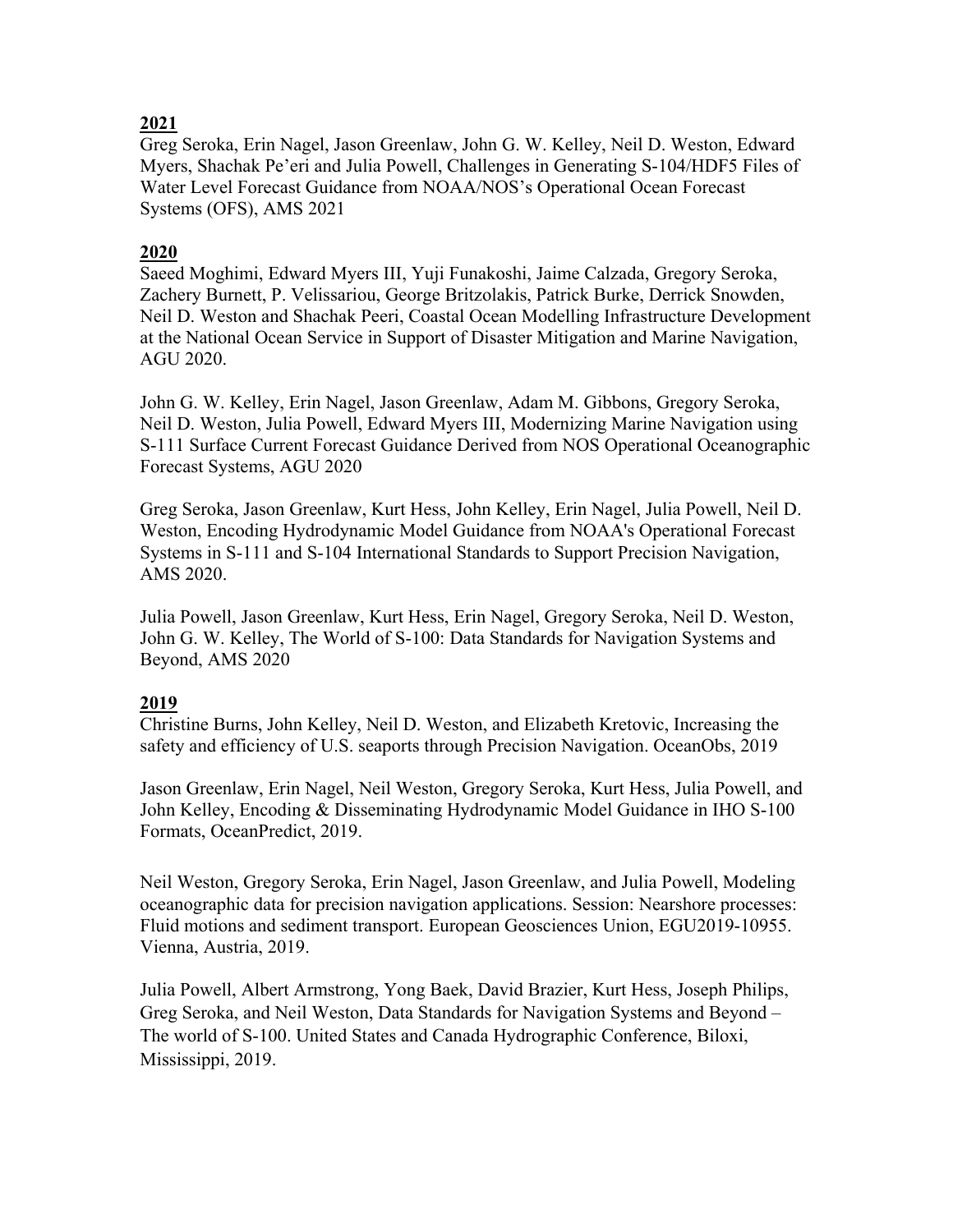## **2018**

Greg Seroka, Erin Nagel, Hurt Hess, Neil D. Weston, Jason Greenlaw, Joseph Phillips, Edward Myers III and Julia Powell. The important role of international standards in transforming maritime data into usable information for e-navigation: methods and application. 2018 AGU Fall Meeting, Washington DC, 2018.

Neil D. Weston, Elizabeth Kretovic and Amanda Phelps. Precision Navigation for Increasing Safety, Capacity and Economic Efficiency for Marine Transportation in the United States. eNavigation Underway North America, 2018.

Greg Seroka, Erin Nagel, Kurt Hess, Neil D. Weston. The important role of international standards in transforming maritime data into usable information for e-navigation: methods and application. NOAA General Modeling and Meeting Fair. September 2018.

Neil D. Weston. Strategic Technology Plan for the Office of Coast Survey. August 2018.

Matthew Birkebak, Firat Eren, Shachak Pe'eri and Neil Weston. The effect of surface waves on Airborne Lidar Bathymetry (ALB) measurement uncertainties. Remote Sensing: Special Issue – Advances in Undersea Remote Sensing.

## **2017**

Firat Eren, Shachak Pe'eri and Neil Weston. Investigation of potential relationship between Airborne Lidar Bathymetry measurement uncertainties and seafloor characteristics, U.S. Hydrographic Conference. 2017

# **2016**

Global Geodetic Reference Frame for Sustainable Development (E-C20-2016-3). Committee of Experts on Global Geospatial Information Management, Sixth Session – Economic and Social Council, United Nations. June 2016

T. Soler, J-.Y. Han and N. D. Weston. Variance-covariance Matrix of Transformed GPS Positions: Case Study for the NAD 83 Geodetic Datum, J. Surv. Eng., 142(1), 13 p. (04015004) 2016.

Neil D. Weston. The Next Generation of Precision Navigation: Products and Services to Support Real Time Decision-making for Coastal Marine Transportation. Committee on the Marine Transportation System. June 2016

## **2015**

Neil D. Weston, Daniel Callahan, Kevin Jordan and Julie Prusky. A Comparison between OPUS Projects and PAGE-NT using Airport Surveys. NOAA Technical Memorandum NOS NGS 72. December 2015.

Stephen Gill, Neil Weston and Dru Smith. NOAA Guidance Document for Determination of Vertical Land Motion at Water Level Stations using GPS Technology. NOAA Technical Report NOS 139. August 2015.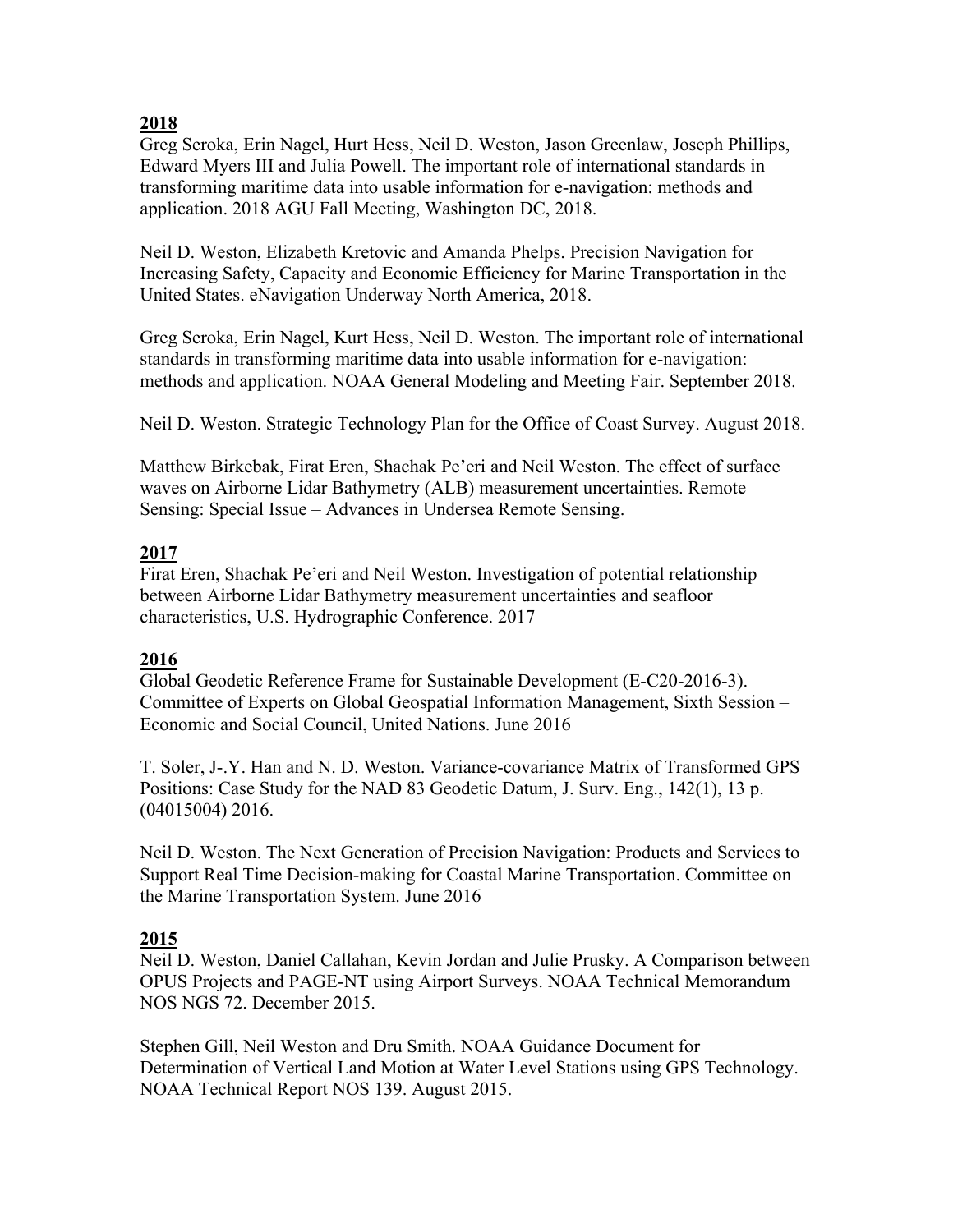Global Geodetic Reference Frame (E/C.20/2015/3/Add.1). Committee of Experts on Global Geospatial Information Management, Fifth Session - Economic and Social Council, United Nations. July 2015

Resolution Adopted by the General Assembly on 26<sup>th</sup> February 2015. A Global Geodetic Reference Frame for Sustainable Development (A/RES/69/266). Sixty-ninth Session, Agenda Item 9. United Nations. March 2015

## **2014**

Y.M. Wang, N. D. Weston and G. Mader. Verification of the Accuracy of OPUS-Projects Ellipsoidal Heights Using GSVS11 Leveling Data and Deflections of the Vertical Observed by the DIADEM Camera. Geophysical Research Abstracts. EGU2014.

Neil D. Weston, Juliana P. Blackwell, Yan M. Wang and Zdenka S. Willis. The Global Geodetic Infrastructure for Accurate Monitoring of Earth Systems. Geophysical Research Abstracts. EGU2014.

N.D. Weston and T. Soler. Global Terrestrial Reference Systems and Frames in Reference Frames in Practice Manual. International Federation of Surveyors Publication No. 64.

T. Soler, J-.Y. han and N. D. Weston. On Deflection of the Vertical Components and Their Transformations. J. Surv. Eng. 140(2), 04014005-1-15, 2014.

M. Craymer and N. Weston. Regional Reference Frames for North America: Current Status and Future Plans of Regional Sub-Commission SC1.3c. IAG Commission 1 Symposium: Reference Frames for Applications in Geodetic Science, October 2014.

## **2013**

Neil D. Weston and T. Soler. OPUS Use in Alaska: A Favored Positioning Tool from the North Slope to the Remote Aleutian Islands. Proc. ISCORD 2013: Planning for Sustainable Cold Regions, ASCE, 289-296

## **2012**

T. Soler, J-.Y. Han and N. D. Weston. Alternative Transformation from Cartesian to Geodetic Coordinates by Least Squares for GPS Georeferencing Applications. Computers & Geosciences 42(2012) 100-109.

Neil D. Weston, Gerald L. Mader and Mark S. Schenewerk. The Evolution of OPUS: A Set of Web-based GPS Processing Tools Offered by the National Geodetic Survey. Geophysical Research Abstracts. EGU2012-G2.3-3084.

Daniel R. Roman and Neil D. Weston. Beyond GEOID12: Implementing a New Vertical Datum for North America. International Federation of Surveyors. Rome Italy, 2012.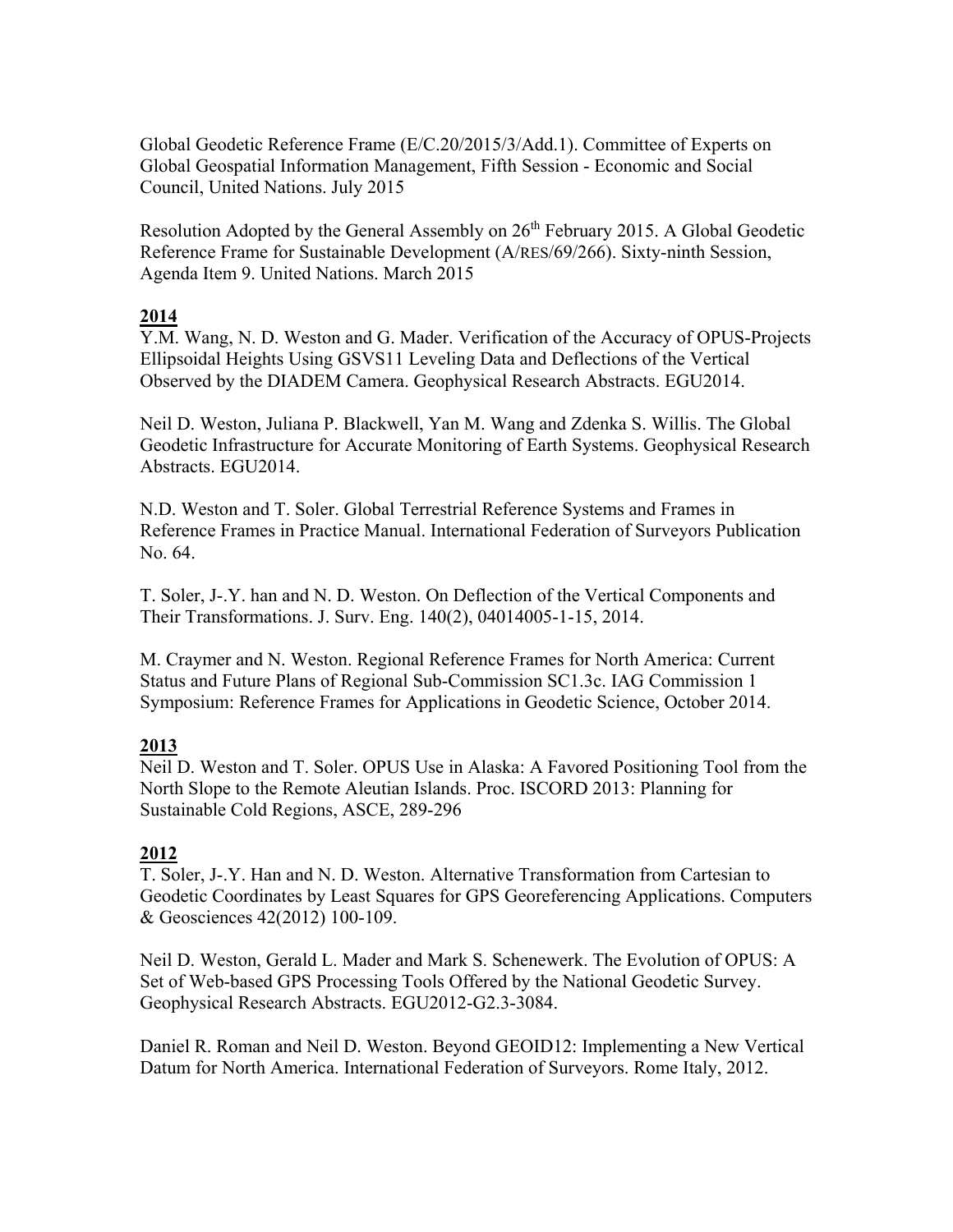Neil D. Weston, Tomás Soler and Daniel R. Roman. Recently Adopted Changes to the Terrestrial Reference Frames used in the United States. International Federation of Surveyors. Rome Italy, 2012.

Gerald Mader, Mark Schenewerk, Neil Weston, Joe Evjen, Krishna Tadepalli and Jaya Neti. Interactive Web-based GPS Network Processing and Adjustment Using NGS' OPUS-Projects. International Federation of Surveyors. Rome Italy, 2012.

Neil D. Weston and T. Soler. Rigorous Geodetic Positioning in the Americas. Proc. 8<sup>th</sup> International Federation of Surveyors Regional Conference. Montevideo Uruguay, 2012

## **2011**

Neil D. Weston and Jim R. Ray. GPS Positioning Performance from Algorithm Advances in the Network Version of OPUS. Geophysical Research Abstracts. EGU2011-G3-3901.

Neil D. Weston, Jim Ray, Jake Griffiths and Dan Roman. Updating the National Spatial Reference System in the United States using GPS. International Federation of Surveyors. Marrakech Morocco, 2011.

Daniel R. Roman and Neil D. Weston. OPUS-Database: Supplemental Data for Better Datum Conversion Models. International Federation of Surveyors. Marrakech Morocco, 2011.

R. Snay, K. Choi, G. Mader, C. Schwarz, T. Soler and N. Weston. How Precise is OPUS? Part 3: The Rest of the Story. The American Surveyor, 8(7), 42, 44-46, 2011.

R. Snay, K. Choi, G. Mader, C. Schwarz, T. Soler and N. Weston. How Precise is OPUS? Part 2: Available Precision Estimates. The American Surveyor, 8(6), 42, 44, 46, 2011.

R. Snay, K. Choi, G. Mader, C. Schwarz, T. Soler and N. Weston. How Precise is OPUS? Part 1: Experimental Results. The American Surveyor, 8(5), 49-50, 52, 53-54, 2011.

## **2010**

Neil D. Weston, Gerald Mader and Tim Trainer. GSS Initiative: Global Position System and Global Navigation Satellite Systems Working Group Project Charter. Geography Division, U.S. Census Bureau. October 2010

Neil D. Weston and Jim R. Ray. Test of the Use of Regional Networks for OPUS Processing. Geophysical Research Abstracts. Vol. 12, EGU2010-0 2010.

Neil D. Weston and Volker Schwieger. Cost Effective GNSS Positioning Techniques, International Federation of Surveyors Commission 5 Publication, 2010 Congress, Sydney, Australia. ISBN 978-87-90907-79-2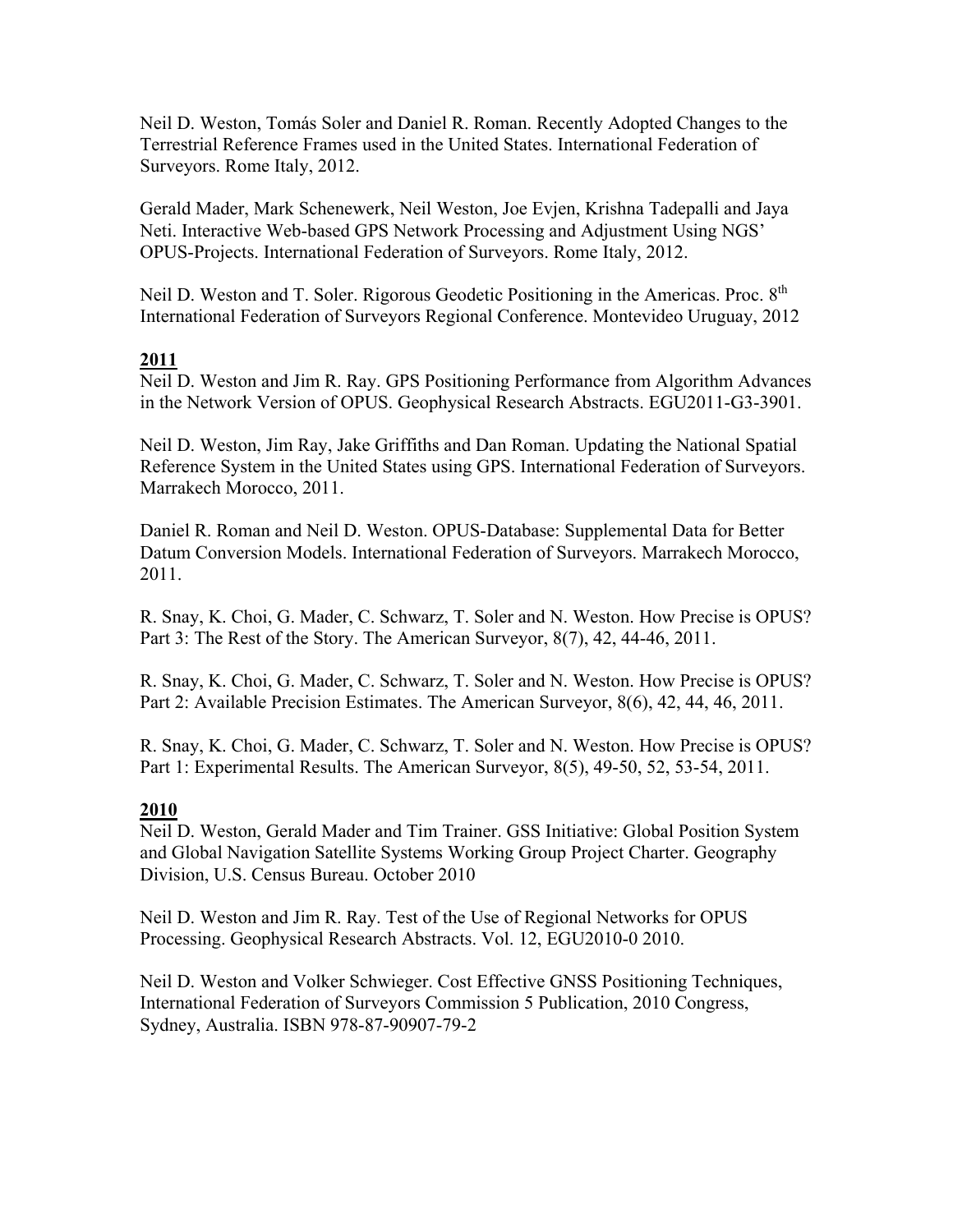Neil D. Weston, Gerald L. Mader, Frank Marion, Charles Schwarz, Richard Snay and William Stone. A Near Real-Time GPS Interference Detection System in the United States Using the CORS Network. International Federation of Surveyors 2010 Congress, Sydney, Australia.

## **2009**

N. D. Weston and J. R. Ray. GPS positioning accuracy using the current generation of IGU near real-time observed and predicted orbits from the IGS. Geophysical Research Abstracts. Vol. 11, EGU2009-0, 2009.

Neil Weston, Tom Soler and Gerald Mader. Rover Station Positional Accuracies from OPUS as a Function of Reference Station Spacing and Occupation Time. GPS for Engineering, International Federation of Surveyors. Eilat Israel, 2009.

## **2008**

N. Weston, T. Soler and G. Mader. Rover Station Positional Accuracies from OPUS as a Function of Reference Station Spacing and Occupation Time. Geophysical Research Abstracts. Vol. 10 EGU2008-A-02616, 2008.

Neil D. Weston and Giovanni Sella. The National Geodetic Survey – CORS Network. International Federation of Surveyors Working Week, Stockholm Sweden, 2008.

Gerald L. Mader and Neil D. Weston. GPS Antenna Calibration at the National Geodetic Survey. International Federation of Surveyors Working Week. Stockholm Sweden, 2008.

Gerald L. Mader and Neil D. Weston. Accurate and Rapid Positioning with the Online Positioning User Service – OPUS.

 $24<sup>th</sup>$  Conference on IIPS, GIS Applications, ESRI.  $20<sup>th</sup> - 24<sup>th</sup>$  January, New Orleans, LA.

Neil D. Weston and Stephen A. Hilla. Impact of the Antenna Model Change on IGS Products. International GPS Service Analysis Center Workshop. Miami Florida, 2008.

## **2007**

Neil D. Weston, Tomás Soler, and Gerald L. Mader. NOAA OPUS – Web-based Solution for GPS Data. GIM International (2007), 21 (4), 23-25.

Neil D. Weston, Frances Gavelli, Steven Stanhope. Transformation Parameter Estimation for Rigid Body Motion Using Weighted Least Squares. Northeast American Society of Biomechanics Conference 2007.

Neil D. Weston, Gerald L. Mader, Tomás Soler. OPUS Projects – A Web-based Application to Administer and Process Multi-day GPS Campaign Data. Strategic Integration of Surveying Services, FIG Working Week 2007, Hong Kong, SAR, China.

Neil D. Weston. NGS and OPUS Activities. International Federation of Surveyors Regional Conference. San Jose, Costa Rica, 2007.